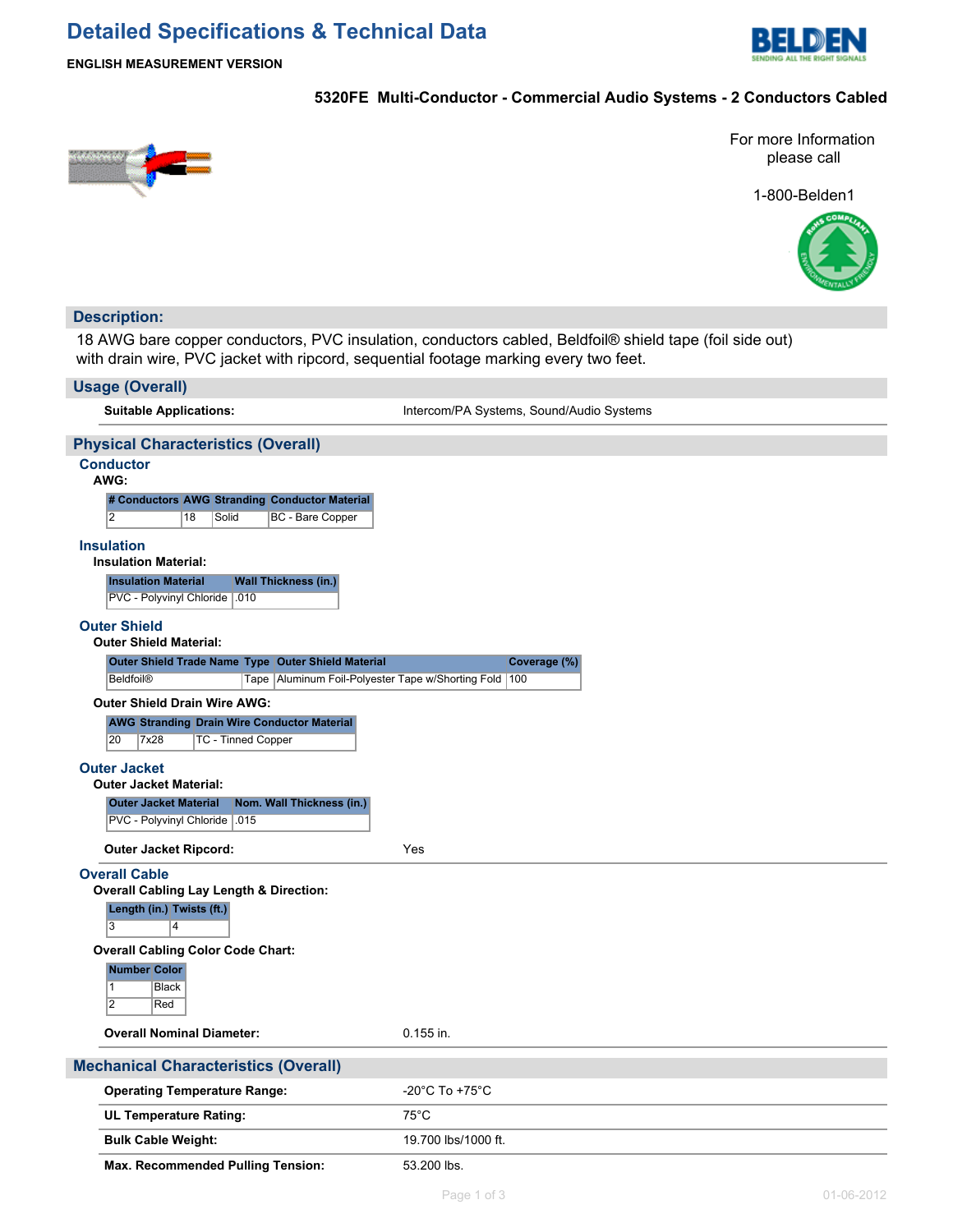# **Detailed Specifications & Technical Data**



#### **ENGLISH MEASUREMENT VERSION**

No related documents are available for this product

### **5320FE Multi-Conductor - Commercial Audio Systems - 2 Conductors Cabled**

| Min. Bend Radius (Install)/Minor Axis:                           | 1.500 in.             |
|------------------------------------------------------------------|-----------------------|
| <b>Applicable Specifications and Agency Compliance (Overall)</b> |                       |
| <b>Applicable Standards &amp; Environmental Programs</b>         |                       |
| NEC/(UL) Specification:                                          | <b>CMR</b>            |
| <b>NEC Articles:</b>                                             | 800                   |
| <b>CEC/C(UL) Specification:</b>                                  | <b>CMG</b>            |
| <b>EU CE Mark:</b>                                               | Yes                   |
| EU Directive 2000/53/EC (ELV):                                   | Yes                   |
| EU Directive 2002/95/EC (RoHS):                                  | Yes                   |
| EU RoHS Compliance Date (mm/dd/yyyy):                            | 04/01/2005            |
| EU Directive 2002/96/EC (WEEE):                                  | Yes                   |
| EU Directive 2003/11/EC (BFR):                                   | Yes                   |
| CA Prop 65 (CJ for Wire & Cable):                                | Yes                   |
| MII Order #39 (China RoHS):                                      | Yes                   |
| <b>Flame Test</b>                                                |                       |
| <b>UL Flame Test:</b>                                            | UL1666 Vertical Shaft |
| C(UL) Flame Test:                                                | FT4                   |
| <b>Plenum/Non-Plenum</b>                                         |                       |
| Plenum (Y/N):                                                    | No                    |
| <b>Plenum Number:</b>                                            | 6320FE                |
|                                                                  |                       |
| <b>Surface Printing (Overall)</b>                                |                       |
| <b>Electrical Characteristics (Overall)</b>                      |                       |
| Nom. Inductance:                                                 |                       |
| Inductance (µH/ft)<br>.16                                        |                       |
| Nom. Capacitance Conductor to Conductor:                         |                       |
| <b>Capacitance (pF/ft)</b><br>64                                 |                       |
| Nom. Capacitance Cond. to Other Conductor & Shield:              |                       |
| <b>Capacitance (pF/ft)</b><br>115                                |                       |
| Nom. Conductor DC Resistance:                                    |                       |
| DCR @ 20°C (Ohm/1000 ft)<br>6.5                                  |                       |
| Nominal Outer Shield DC Resistance:                              |                       |
| DCR @ 20°C (Ohm/1000 ft)<br>7.6                                  |                       |
| Max. Operating Voltage - UL:                                     |                       |
| <b>Voltage</b><br>300 V RMS                                      |                       |
| <b>Max. Recommended Current:</b>                                 |                       |
| <b>Current</b><br>5 Amps per conductor @ 25°C                    |                       |